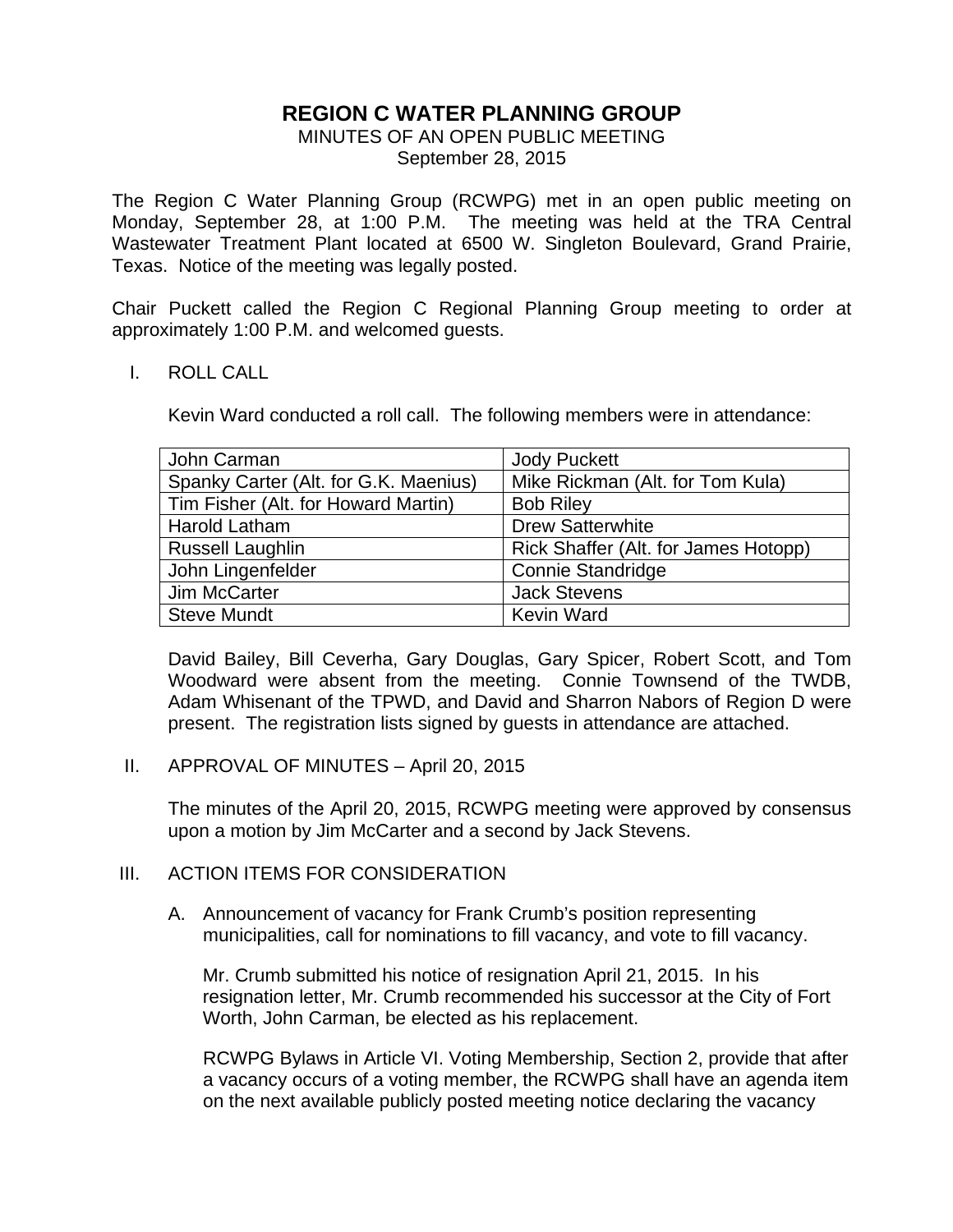> and considering nominations from the public and the membership. If no nominations are forthcoming, the Chairman shall appoint a nominating committee to provide nominations at the next regular meeting of the RCWPG. Members' whose terms have expired shall continue to serve on the RCWPG until such time as the vacancy created by the expired term has been filled. Selection of any voting member must be approved by two-thirds of the voting members present at a properly posted meeting.

There were no public comments on this action item.

Upon a motion by Jack Stevens and a second by Bob Riley, the RCWPG voted unanimously to elect John Carman to fill Frank Crumb's position on the Region C Water Planning Group Board.

B. Announcement of vacancy for Thomas La Point's position representing the public, call for nominations to fill vacancy, and vote to fill vacancy.

Mr. La Point submitted his notice of resignation April 8, 2015. In his resignation letter, Mr. La Point did not make a recommendation for his replacement.

RCWPG Bylaws in Article VI. Voting Membership, Section 2, provide that after a vacancy occurs of a voting member, the RCWPG shall have an agenda item on the next available publicly posted meeting notice declaring the vacancy and considering nominations from the public and the membership. If no nominations are forthcoming, the Chairman shall appoint a nominating committee to provide nominations at the next regular meeting of the RCWPG. Members' whose terms have expired shall continue to serve on the RCWPG until such time as the vacancy created by the expired term has been filled. Selection of any voting member must be approved by two-thirds of the voting members present at a properly posted meeting.

There were no public comments on this action item.

Upon a motion by Kevin Ward and a second by Jack Stevens, the RCWPG voted unanimously to elect John Lingenfelder to fill Thomas La Point's position on the Region C Water Planning Group Board.

C. Discuss comments received on Initially Prepared Plan; Consider approval/adoption of changes to be made.

Tom Gooch, Freese and Nichols, summarized comments from state agencies and others, and outlined proposed responses to comments and changes to be made for the Final 2016 Region C Plan. Comments were received from: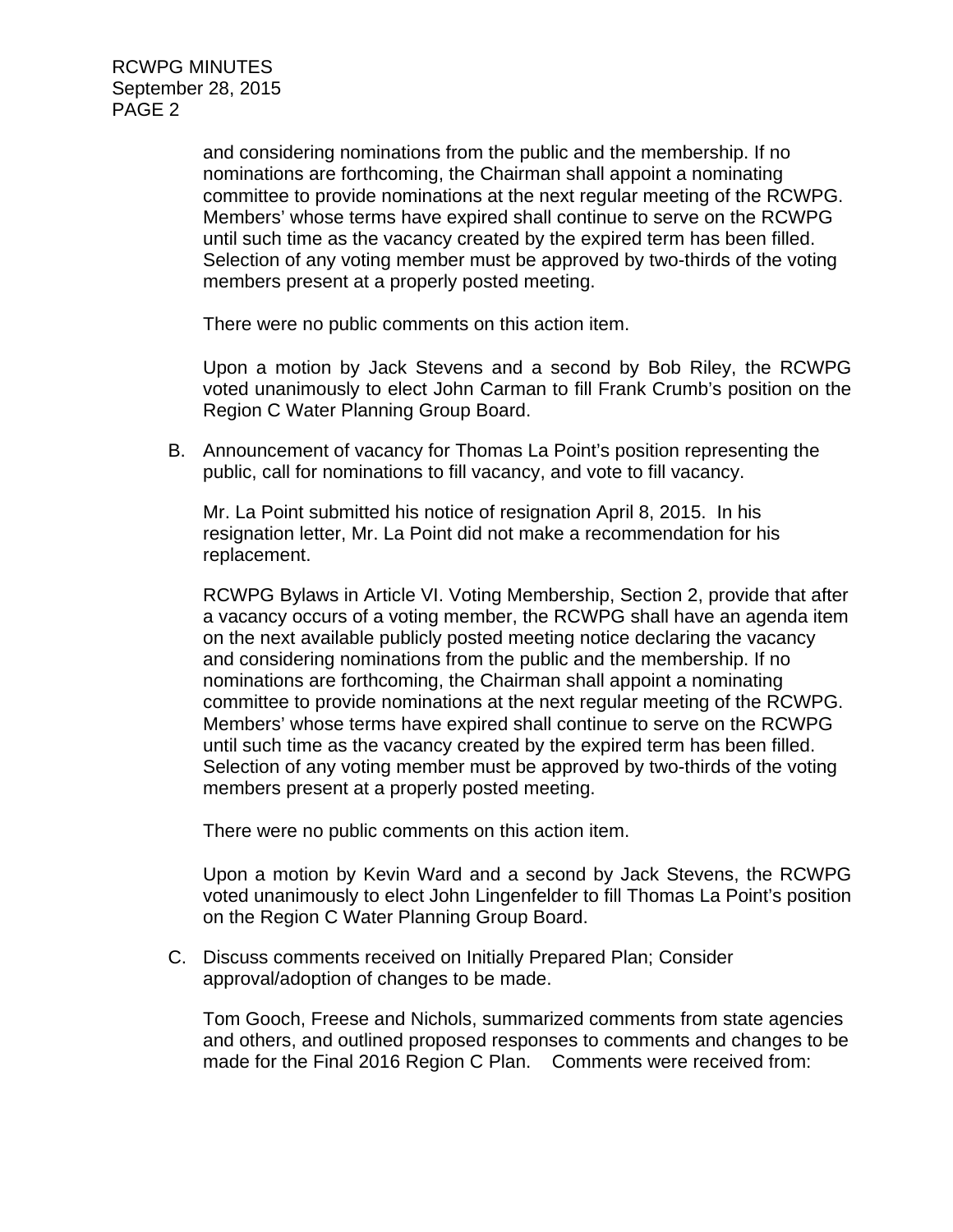- Public Hearing held June 24, 2015
- 2 State Agencies
- 6 WWPs
- 3 Organizations
- 1 media outlet
- 1 individual submitted a report
- Emails:
	- o 16 persons with unique email messages
	- o 1 message received from 283 persons (Sierra Club)

There were no public comments on this action item.

Upon a motion by Mike Rickman and a second by Connie Standridge, the RCWPG voted unanimously to adopt the proposed changes and any other changes deemed necessary.

D. Consider action related to TWDB's finding of an interregional conflict between 2016 Region C and Region D Initially Prepared Plans, including designation and authorization of representatives to participate in mediation.

Tom Gooch, Freese and Nichols, advised that on July 21, 2015, Region D notified TWDB of their objection to the proposed Marvin Nichols Reservoir as described in the 2016 Region C Initially Prepared Plan. On September 9, TWDB found that an interregional conflict does exist and ordered mediation. RCWPG will consider action as necessary to comply with TWDB findings, including but not limited to: Designating members to participate in mediation related to the alleged interregional conflict, authorizing consultants to make changes to the Region C Plan based on interregional conflict issues (if needed replace currently recommended Sulphur Basin strategy with current alternative Marvin Nichols strategy), and other action as necessary to comply with TWDB process to resolve interregional conflict.

Chair Jody Puckett provided background information on this issue. Chair Puckett advised that Linda Price, Chair, Region D, submitted a letter to the TWDB on July 21 requesting briefs. In a memo dated August 8, the TWDB asked both Regions C and D submit a brief. On September 9, the Chairs of each region addressed the TWDB. The TWDB ruled there is an interregional conflict and required that each regional water group designate a mediation committee by September 30. The TWDB will expect a report back by the mediator in November.

Chair Puckett advised the TWDB had appointed Suzanne Schwartz, UT Center for Public Policy Resolution, as the mediator. She also added that the mediator will not make a decision, only act as a facilitator between Regions C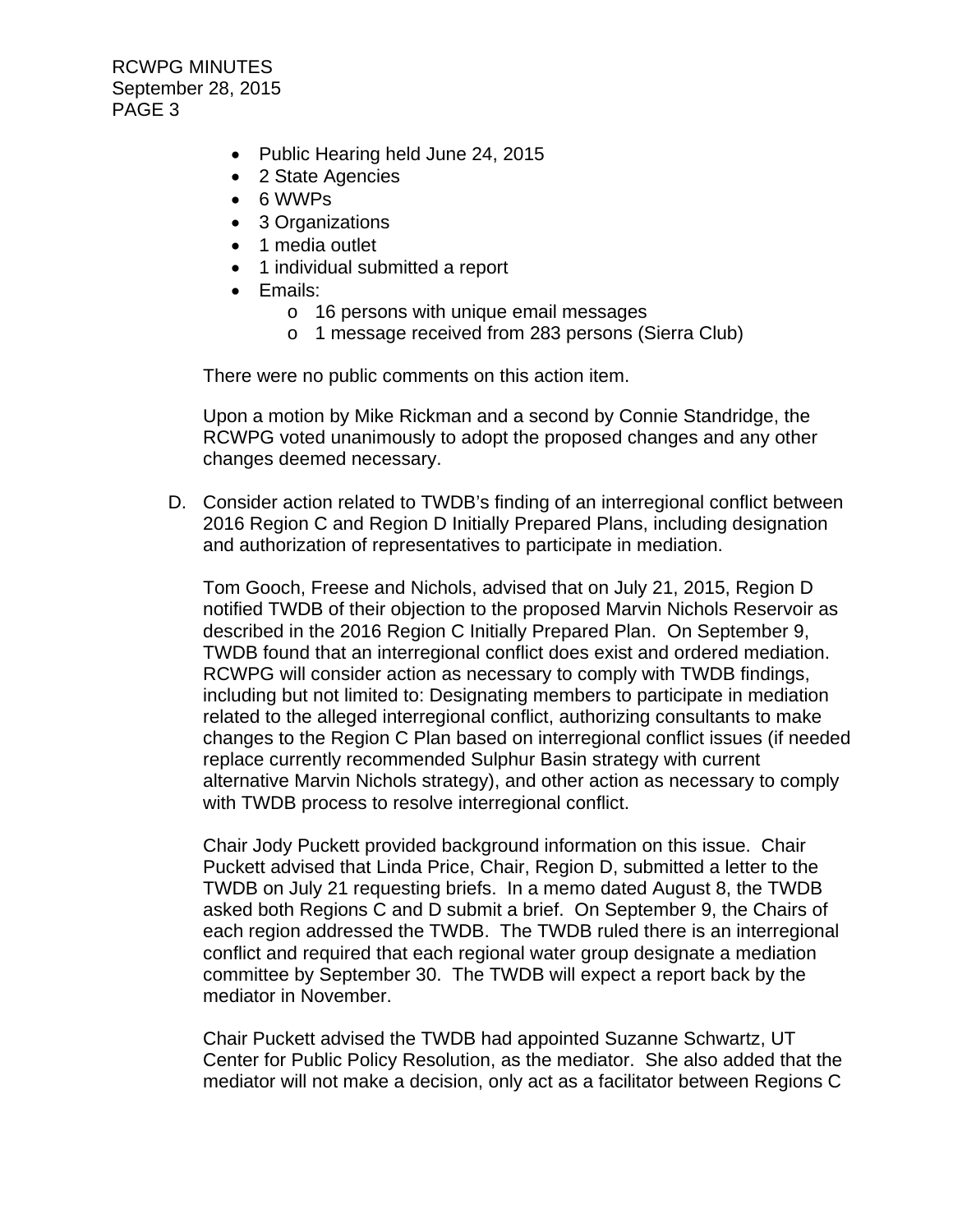and D. Chair Puckett also stated that Todd Chenowith and Temple McKinnon, TWDB, will be present during the mediation.

David Nabors, Region D, advised the Board that the goal of the mediation is to keep problems from developing down the road.

There were no public comments on this action item.

Upon a motion by Russell Laughlin and a second by John Carman, the RCWPG voted unanimously to designate Jody Puckett, Kevin Ward, Mike Rickman, and Wayne Owen to the Mediation Committee and authorized consultants to make changes to Region C Water Plan if needed.

E. Consider designating Sulphur River Basin Authority as a Wholesale Water Provider.

Chair Puckett advised the RCWPG that the 2016 Region C IPP (Section 8.1) recommends that the Sulphur River Basin Authority be designated as a Wholesale Water Provider. The RCWPG has the ability to make this designation. Kevin Ward added that this is primarily a 'clean-up' item. John Carman stated this is simply a representation with a designation. Russell Laughlin asked how many potential water projects the SRBA has in progress. Wayne Owen responded that the Legislature gave SRBA authority to develop water projects and this designation will clarify relationships.

David Nabors, Region D, requested to speak on this action item. Mr. Nabors said that the SRBA has no current means to get water; and their only connection will be a new reservoir. He added that Region D is against reservoirs taking farming properties.

Upon a motion by Jack Stevens and a second by Kevin Ward, the RCWPG voted unanimously to designate SRBA as a Wholesale Water Provider.

F. Consider appointing Nominating Committee for slate of officers for 2016.

The RCWPG may appoint a Nominating Committee to develop a recommendation for the 2016 slate of officers.

There were no public comments on this action item.

Upon a motion by John Carman and a second by Connie Standridge, the RCWPG voted unanimously to appoint Jody Puckett, Russell Laughlin, Kevin Ward, Steve Mundt and John Lingenfelder to the Nominating Committee for a slate of officers for 2016 that will be presented to the RCWPG at the November 9, 2015, meeting for confirmation.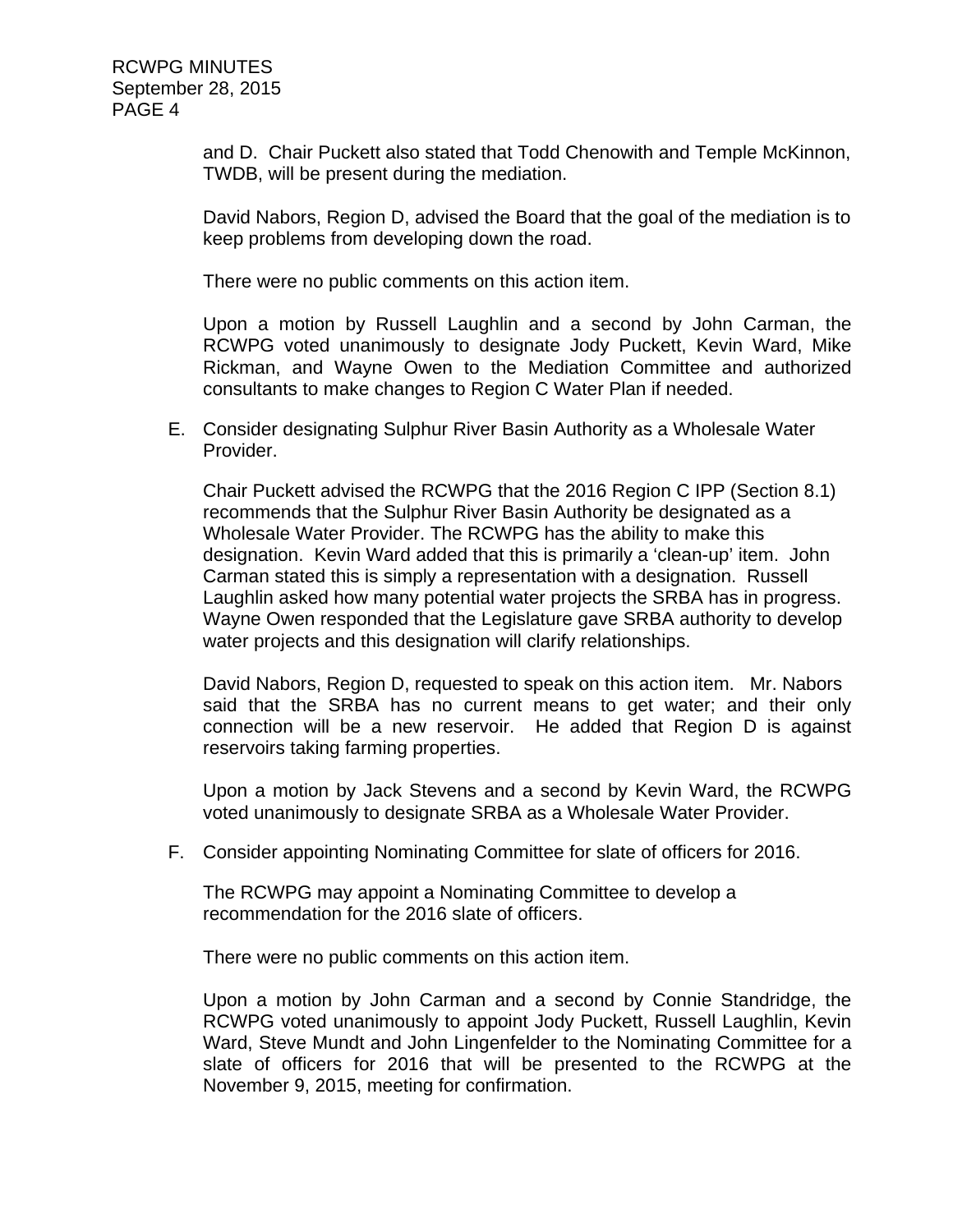> G. Consider Selection and approval of consultant for fifth cycle of regional planning.

The RCWPG will consider selection and approval of consultant team for the fifth cycle of regional planning (2021 Region C Plan).

There were no public comments on this action item.

Upon a motion by Steve Mundt and a second by Jack Stevens, the RCWPG voted unanimously to select Freese and Nichols as the consultant team for the fifth cycle of regional planning.

H. Consider authorization for TRA to contract with consultant for fifth cycle of regional planning.

The RCWPG will consider authorizing TRA to contract with the selected consultant for the fifth round of regional water planning.

There were no public comments on this action item.

Upon a motion by Mike Rickman and a second by Russell Laughlin, the RCWPG voted unanimously to enter into a contract with Freese and Nichols for work performed associated with the fifth round of regional water planning.

I. Consider authorizing Chair and/or TRA to seek reimbursement for out-ofscope work performed by consultant related to Quantitative Analysis of Marvin Nichols Reservoir and 2011 Interregional Conflict resolution. Authorize amendments to all contracts as necessary.

Chair Puckett advised that in October 2014, Freese and Nichols developed a detailed report of quantitative impacts of the Marvin Nichols Reservoir as ordered by TWDB as part of the resolution of the alleged interregional conflict between the 2011 Regions C and D Plans. This task was not included in the scope or budget for the fourth round of planning and was performed by Freese and Nichols without compensation. There is approximately \$25,000 of unused budget in Task 12 (2011 Prioritization) that by contract cannot be used for other scoped tasks. The RCWPG may consider authorizing Chair and/or TRA to formally request that TWDB allow unused Task 12 funds to be used to reimburse consultant for this work ordered by TWDB. The RCWPG may consider authorizing TRA to amend contracts necessary to allow this reimbursement.

There were no public comments on this action item.

Upon a motion by Tim Fisher and a second by Mike Rickman, the RCWPG voted unanimously to authorize the Chair or TRA to formally request that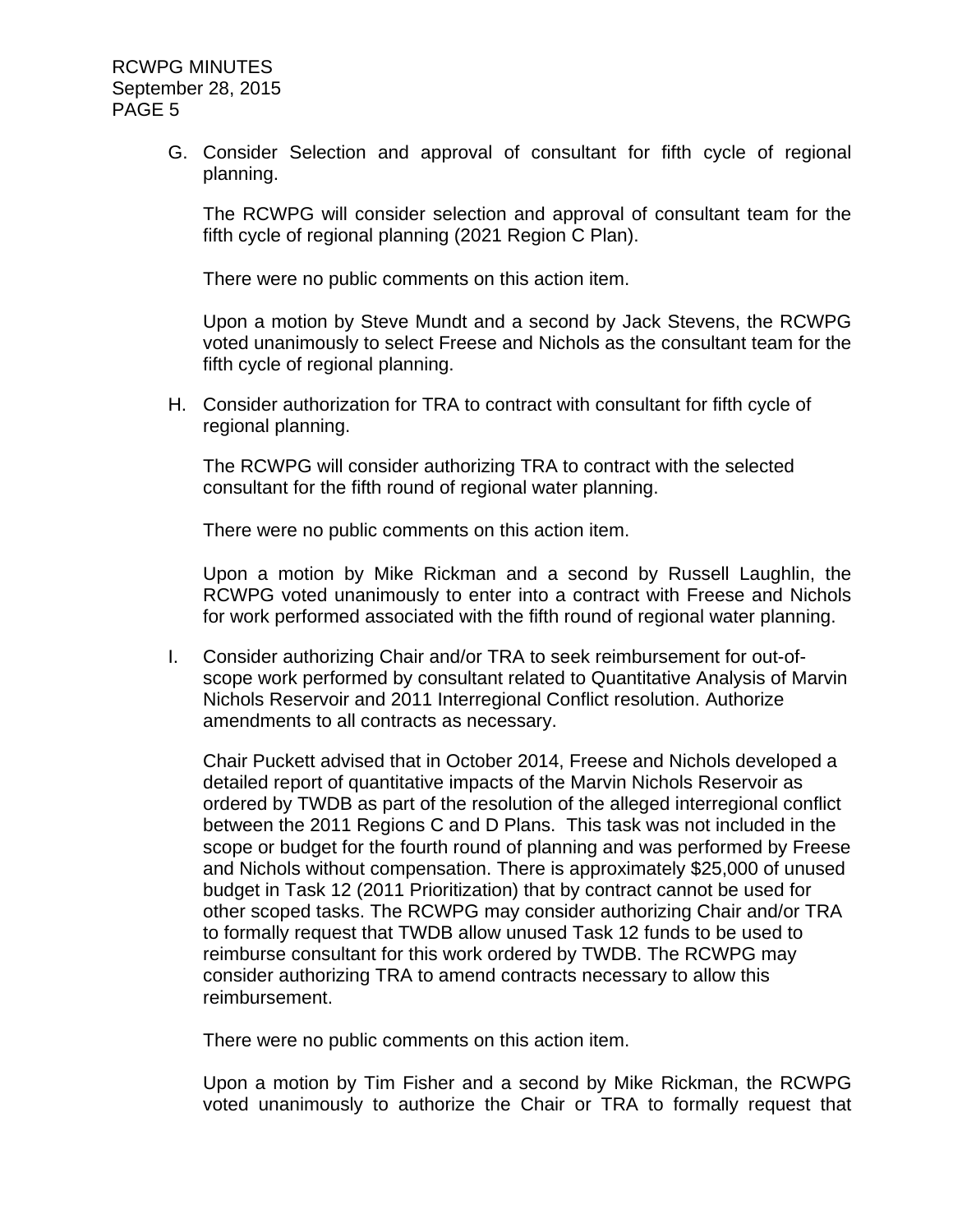> TWDB allow unused Task 12 funds to be used to reimburse Freese and Nichols for work ordered by TWDB on the quantitative analysis of impacts of the proposed Marvin Nichols reservoir, and authorize TRA to amend contracts necessary to allow this reimbursement.

### IV. DISCUSSION ITEMS

A. Public Hearing Update

Tom Gooch presented an update of the Region C Water Planning Group Public Hearing held on June 24, 2015, at the Bob Duncan Center in Arlington. An overview of the 2016 Water Plan was presented. Mr. Gooch said there were ten public speakers including: David Foster and Rita Beving, Clean Water Fund; Helen Bush; Janice Bezanson, Texas Conservation Alliance; Wayne Owen, Tarrant Regional WD; Larry Patterson, Upper Trinity Regional WD; Julia Burgen; Rachel Baker Ford, Garland Democratic Voice; Bob Fusinato; and Carol Spruiell, Texas Conservation Alliance. He also stated that no issues were raised at the public hearing that were not raised in the written comments.

B. Remaining Tasks – Schedule

Tom Gooch presented an outline of the remaining tasks to be completed:

- Make Changes to Plan based on comments
- Misc. DB17 "cleanup"
- Develop reports not generated by DB17
- Prioritization of 2016 strategies (for SWIFT funding)
- Infrastructure Financing Report
- Socio-Economic Analysis
- Finalize Plan
- Final Newsletter of  $4<sup>th</sup>$  cycle

Schedule:

- Now thru October Update Plan
- Oct. 5 Begin Mediation of Interregional Conflict
- Mid-Oct Prioritization subcommittee to meet
- Nov. 2 Post Final Plan on Region C website
- Nov. 9 RCWPG meeting, consider approval of Final Plan
- By Dec. 1 Submit Final Plan to TWDB, then distribute to libraries/clerks
- Dec. Final newsletter of  $4<sup>th</sup>$  cycle
- C. Prioritization

Tom Gooch stated that there are 576 projects in the 2016 Plan: 300+ Conservation; 20+ Reuse projects; 50+ Water treatment plants/expansions; 5 Reservoirs; multiple pipelines and other miscellaneous. He further noted that this is similar to 2011 Prioritization process with a TWDB template with questions and scoring. The RCWPG developed methodology for 2011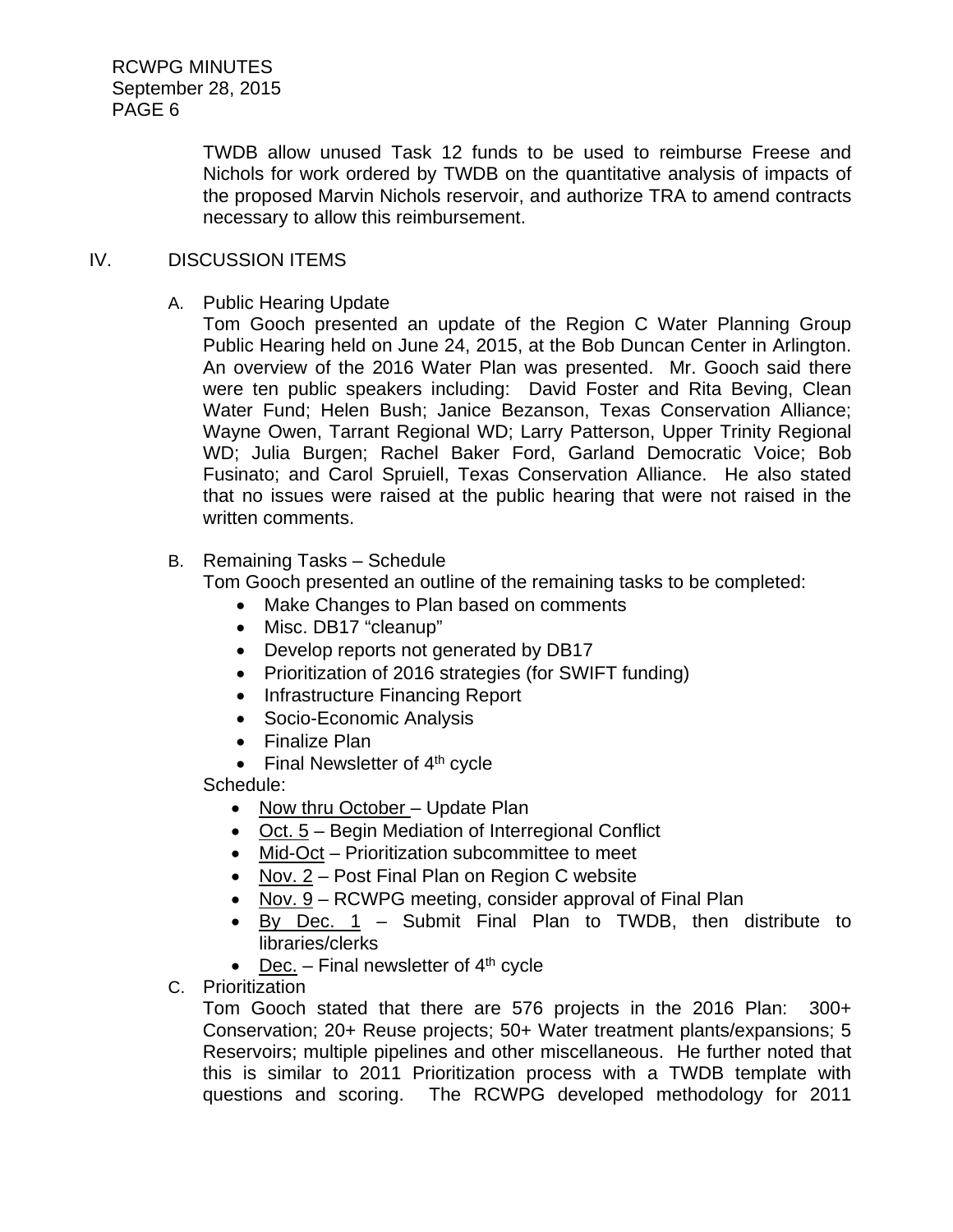Prioritization which is similar to one currently in use. Mr. Gooch advised that Freese and Nichols is currently scoring projects, and that the Prioritization Subcommittee will meet mid-October to finalize.

D. IFR – Infrastructure Financing Report (Chapter/Task 9)

Tom Gooch advised that the IFR Surveys are generated by TWDB for the purpose of gathering information on what projects will need TWDB funds. Consultants mailed 286 surveys to WUGs, WWPs, and county judges, and received 30 responses which account for more than 40% of capital costs in the Water Plan. Mr. Gooch add that the responses will be input into TWDB spreadsheet. He also added that they will attempt to contact more survey recipients who did not respond.

E. Socio-Economic Analysis (Chapter/Task 6)

Tom Gooch discussed how this analysis quantifies the dollar impact of not meeting water needs. The TWDB will perform this analysis based on information provided in DB17 data which has been verified for accuracy by consultants. TWDB will run analysis in early October. Chair Puckett asked how adding or deleting strategies affects the Socio-Economic Analysis. Tom Gooch replied that there is no effect.

F. December Newsletter

Colby Walton, Cooksey Communications, discussed the timeline for the upcoming December newsletter which will be the last one of the  $4<sup>th</sup>$  Cycle. The development and approval process is as follows:

- **October**  Articles drafted, sent to consultants and officers for review
- **November** Initial layout prepared by printer and presented to Planning Group
- **Early December** Final newsletter produced and distributed via mail, email

Mr. Walton added that this newsletter will be a resource of the 2016 Water Plan. It will include an overview of the 2016 Plan, including a glossary of Region C water planning terms and acronyms. The newsletter will include an update on new members and 2016 officer elections, including a Planning Group roster.

# V. OTHER DISCUSSION

- A. Updates from the Chair Chair Puckett advised that there will be a conference call on October 6 with the TWDB Chair to address issues on the Regions C and D Interregional Conflict and possible future rule changes.
- B. Report from Regional Liaisons Sharron Nabors, Region D, advised that they are conducting routine processes. Region H will meet next week. Region I will meet next week and Connie Townsend will attend. GM8 reported meetings are planned for Nov. 18, 2015, and January 8, 2016; their final plan is due in May.